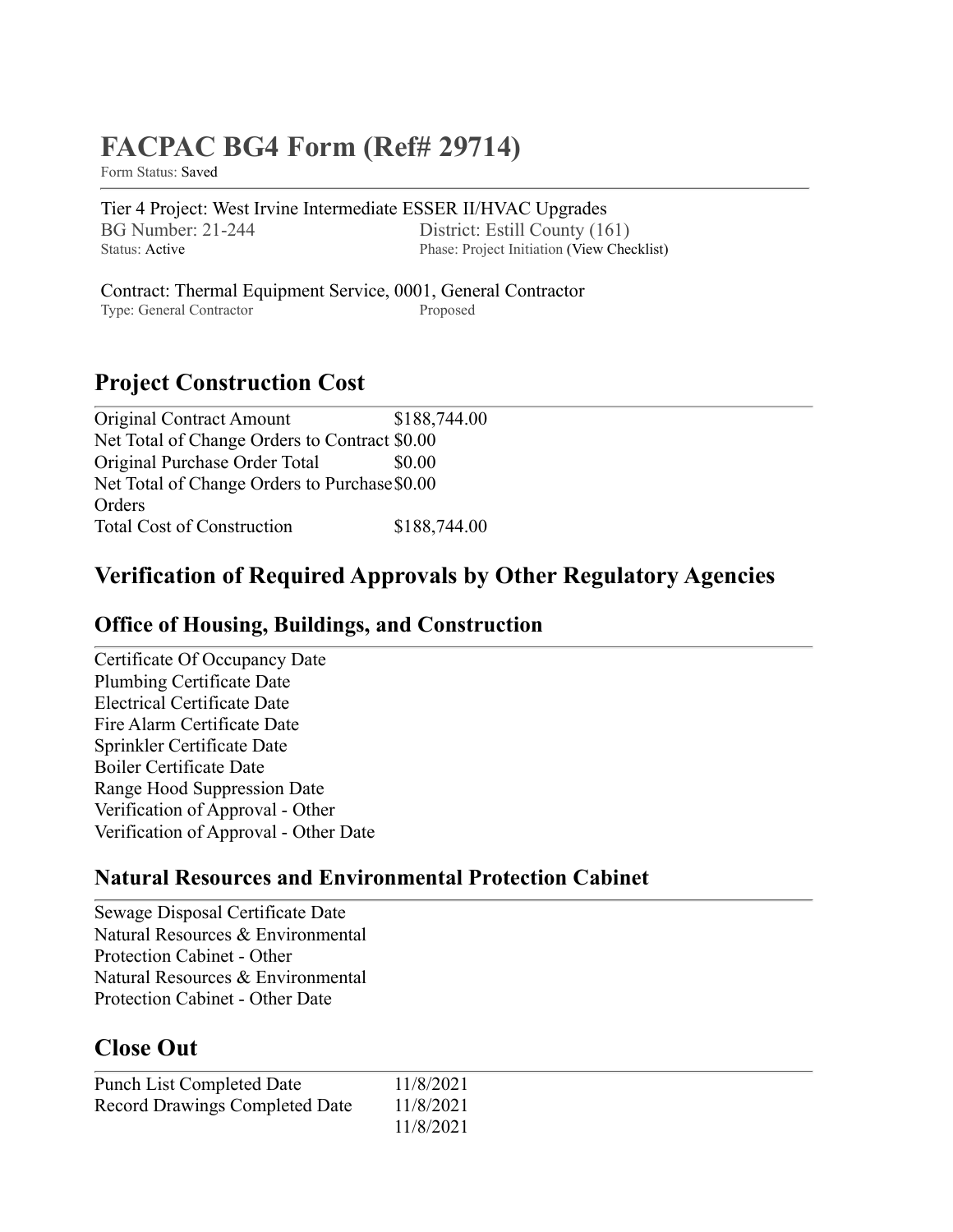| Warranty & Guarantees Information              |            |
|------------------------------------------------|------------|
| <b>Provided Date</b>                           |            |
| Owner Training on Systems Date                 | 11/8/2021  |
| Verification of Payment of Debts and 11/4/2021 |            |
| Claims to Date                                 |            |
| Close Out - Other                              |            |
| Close Out - Other Date                         |            |
| <b>BG4</b> Date                                | 11/18/2021 |
| <b>BG4 Board Order Date</b>                    | 11/18/2021 |